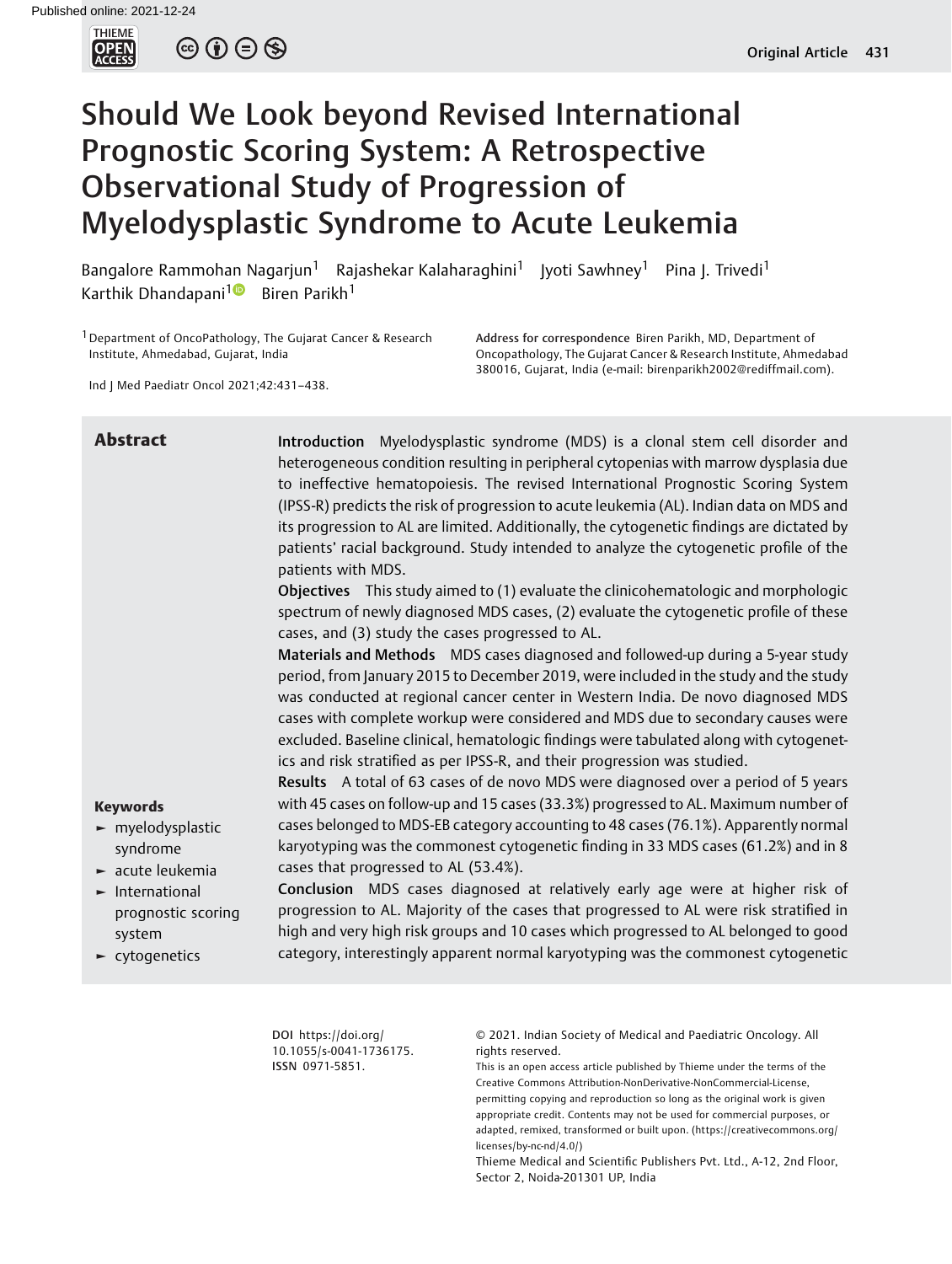finding in more than 50% of the cases progressed to AL. Molecular mutations could only explain this progression and studies integrating molecular mutations with present IPSS-R scoring system should be conducted, as it could translate into better risk stratification and help in early identification and better management of cases at risk in progression to AL.

# Introduction

Myelodysplastic syndrome (MDS) is a clonal hematological disorder with ineffective hematopoiesis in one or more bone  $marrow(BM)$  lineages.<sup>1</sup> Clinically MDS presents with fatigue, dyspnea, infections, easy bruising due to dysplasia in cell lines, and peripheral cytopenias. BM failure occurs due to ineffective hematopoiesis as a result of excessive apoptosis, maturation arrest, and proliferation resembling the mechanism that play in acute myeloid leukemia (AML).<sup>2</sup> Multiple factors are implicated in pathophysiology of MDS such as immunologic, cytogenetic, epigenetic, genetic factors, and therapy associated factors.<sup>3</sup>

MDS progress to secondary AML (sAML) in 20 to 30% of cases, whereas the remaining succumb to progressive BM failure.<sup>4</sup> The prognosis of patients transforming to AML is generally grave, as they are resistant to currently available treatment options and the long-term survival rate among treated patients is low.<sup>5</sup>

Owing to the inherent nature of genetic heterogeneity, multiple cytogenetic abnormalities are detected; however, role of each of these in disease progression is not well established.<sup>6</sup> Risk assessment and therapeutic planning is presently based on the revised International Prognostic Scoring System (IPSS-R).<sup>7</sup> Cytogenetics (CG), one of the parameters in IPSS-R, is performed mostly by conventional CG. Based on the scoring system, the risk of transformation to AML is assessed and managed accordingly. With advent of sequencing, genetic information obtained can greatly impact the prognosis of the disease.<sup>8</sup>

Deep sequencing studies has facilitated in better understanding of molecular pathogenesis of MDS and its progression. Majority of the mutations do not seem to play any causative role other than genetic instability.<sup>6,9</sup> Disease progression of MDS is characterized by increasing blast count which is due to acquired additional mutations and genetic alterations in the new emerging clones. $9$  This explains the varied mutational profiles across the different stages of disease.

The model to understand MDS and its progression into AML is a multistep concept of leukemogenesis<sup>10,11</sup> which is characterized by accumulation of different molecular and genomic alterations belonging to class-I and -II genes and epigenetic modifications<sup>12,13</sup> that result in the expansion of the MDS/AML clone, this is well understood and accepted.

Spectrum of some mutated genes enriched in sAML is FLT3, NRAS, WT1, IDH1, and IDH2 (type-I genes) which are also the most frequently mutated genes in primary AML.<sup>14</sup> The commonly mutated genes in high-risk MDS group are GATA2, RUNX1, TET2, TP53, and ASXL1 (type-II genes).<sup>15</sup> Leukemic transformation is faster in patients with type-I gene mutations than those without type-I mutations. Epigenetic and RNA splicing genes are commonly mutated in MDS and acquisition of type-I mutations, providing proliferation advantage and explaining the multistep concept of leukemogenesis.<sup>16</sup>

Around 80 to 90% of MDS cases have somatic mutations identified which determine the clinical phenotype and overall survival. Sequencing studies help to identify mutations which are predictors of poor overall survival.<sup>10</sup> These mutations are not commonly assessed during patient management as definitive guidelines are not well established. Currently the Indian data on MDS cases and its progression to AL is limited. The study was performed to evaluate clinicohematologic, morphological spectrum, and cytogenetic findings of newly diagnosed MDS along with outcome and also evaluate the cases which progressed to AL with emphasis on their cytogenetic findings.

### Materials and Methods

Observational study was done in a retrospective manner and was conducted in patients diagnosed with MDS at a regional cancer center in western India, from January 2015 to December 2019. Sample size included all the cases diagnosed at our institute over a period of 5 years. Cases which were not evaluated for CG and secondary causes of MDS were excluded. Cases were diagnosed if they met the established criteria, diagnosis of de novoMDSwas considered following correlation with morphologic, cytogenetic, and clinical criteria. Cytopenia was diagnosed as per the recommended and established thresholds in IPSS-R (hemoglobin concentration  $\langle 10 \text{ g}/dL$ , platelet count  $\langle 100 \times 109 \rangle$ L, and absolute neutrophil count  $<$ 1.8  $\times$  10<sup>9</sup>/L); BM examination which is considered hallmark in diagnosis of MDS was evaluated for morphologic dysplasia in all the three cell lineages and the established cut-off was 10% in each lineage to call unilineage or multilineage dysplasia. Dysplastic changes observed in nucleus of erythroid lineage (nuclear budding, internuclear bridging, karyorrhexis, multinuclearity, and megaloblastoid changes) and in cytoplasm (ringed sideroblasts with an aid of Perl's stain and cytoplasmic vacoulations). Dysgranulopoiesis is characterized by small or overtly large cell size, nuclear hypo- or hypersegmentation, decreased granularity, and auer rods. Dysplastic changes in megakaryocytes include micromegakaryocytes, nuclear hypolobation, and multinucleation. Immunohistochemistry was performed to correlate with BM biopsy findings in necessary cases. Biochemical tests such as vitamin B-12, folate, and iron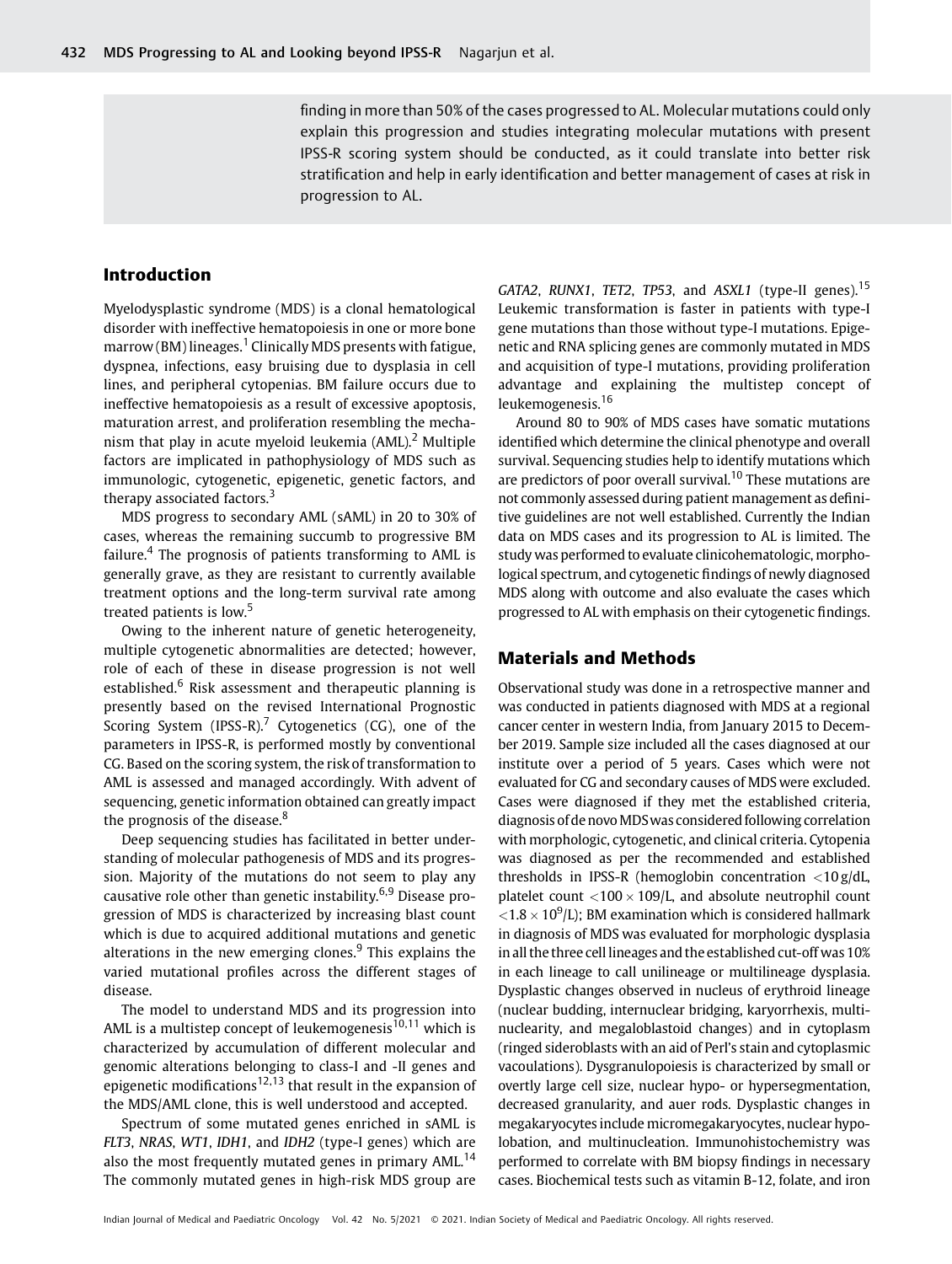profile were performed in all cases to rule out nutritional causes of dysplasia. Any occupational exposure to heavy metals or pesticides and anticancer drugs was excluded. Cases without workup for secondary causes of dysplasia and prior history of treatment for any other malignancy were excluded.

Conventional cytogenetics: BM aspirate sample was sent in heparinized tube for CG. Karyotyping was performed using short-term culture technique and metaphase chromosomes were banded by Giemsa- trypsin- guanine cytosine (GTG) technique and documented as per International System for Human Cytogenetic Nomenclature (ISCN) 2016 guidelines.<sup>17</sup> At least 20 normal metaphases were necessary to consider a patient cytogenetically normal.

Fluorescence in situ hybridization (FISH): interphase and metaphase FISH was performed and tests were performed as per clinician request. Slides were prepared by phase-contrast microcopy and probes were added to target area of interest. Slides were subjected to denaturation and hybridization process, counterstained with 4',6-diamidino-2-phenylindole (DAPI), and visualized under fluorescence microscope.

FISH was performed with commercially available probes (Vysis), the following probes were used: LSI 5q31 (EGR1) and 7q31 (D7S486). Probe of interest was simultaneously applied (cohybridized) with a different color-labeled probe (internal control). The combinations used were 5q31 (spectrum orange) and D5S721:D5S23 (spectrum green), 7q31 (spectrum orange), and CEP 7 (spectrum green). Cells were considered harboring a gene deletion when carrying two signals due to the internal control and only one signal due to the target sequence and monosomic when carrying one signal each for the internal control and target sequence probes. A total of 200 cells were analyzed and cut-off was 2% for del 7q and 4% for del 5q.

Diagnosis was based on the World Health Organization (WHO) 2016 criteria and cases prior to this were reevaluated and classified as per the present criteria. With the necessary data, the patients were risk stratified as per IPSS-R system.<sup>7</sup> During the follow-up period, the cases which progressed to AL were identified using theWHO determined blast cut-off of 20%.

#### Statistical Analysis

Statistical analysis was performed with Statistical Package for Social Science (SPSS) software version 20 (IBM SPSS Statistics for Windows, Armonk, New York, United States; IBM Corp.). Continuous variables were reported as median with standard deviation (SD) and categorical variables as percentages. The association between categorical variables was evaluated for significance, period of progression to AL was calculated in the each risk group and Student's t-test was applied to study the significance of age and its progression also among different risk categories of MDS. The test was considered significant if the  $p$ -value is <0.05.

#### Results

Over a period of 5 years, 63 cases of primary MDS were reported (45 men and 18 women) and out of 45 cases on follow-up, 15 cases (33.3%) progressed to AL during the median follow-up period of 6 months (range: 1–53 months). Median age at diagnosis of primary MDS is 52 years (range: 11–79 years) and median age of cases which progressed to AL is 51 years. Among the cases that progressed to AL, 53 years (range: 11–74 years) was the median age in men (11 cases) and 56 years (range: 51–71 years) in women (4 cases). Most patients complained of fatigue (58 cases [92.0%]), breathlessness on exertion (33 cases [52.4%]), bleeding or easy bruising was presenting complaint (7 seven cases [11.1%]), six cases (9.5%) were incidentally detected due to cytopenia/s which was unresponsive to therapy, and two asymptomatic cases (3.1%) were also referred due to presence of atypical cells/blasts in peripheral blood.

Of the 63 patients, 38 cases (71.9%) had hemoglobin concentration of  $\langle 8 \text{ g/dL} \rangle$ , 20 cases (31.7%) had between 8 and  $10$  g/dL, and 4 cases (6.3%) had  $>10$  g/dL. Mean hemoglobin concentration (MHC) was  $7.4$  g/dL (SD  $\pm$  0 1.74). Absolute neutrophil count (ANC) less than 800/µL was seen in 21 cases  $(31.7%)$  and remaining case had count more than 800/ $\mu$ L. Overall, 31 cases (49.2%) had platelet count <50,000/cmL, 17 case (26.9%) had between 50,000 and 100,000/cmL, 15 cases (23.8%) counts were above 100,000/cmL (►Supplementary Material S1, available in the online version), and 12 cases (19.0%) had isolated anemia and 29 cases (46.0%) were pancytopenic. Macrocytic morphology was the commonest finding followed by dimorphic picture and in three cases, microcytic red blood cell (RBC) was noted. Eight cases had blasts in peripheral blood. Vitamin B-12 and serum folate levels evaluated were within normal limits and iron profile in few cases revealed an overload picture.

The distribution of WHO defined MDS entities along with median age in each of the entity is enumerated in  $($  >Table 1). Maximum number of cases belonged to MDS-excess blast (EB) EB2 category accounted to 32 cases (50.7%). Cytogenetic study results are available in 54 cases and it includes all cases which progressed to AL. Twenty-one cases (38.9%) had abnormal karyotype and the CG findings in decreasing order of their prevalence in the study is normal karyotyping (33 cases), del (7q; 8 cases), del (5q; 5 cases), monosomy 7 (3 cases; ►Fig. 1) trisomy 8 (3 cases), complex karyotyping  $+$ der (7) del(7) i(17; 1 case), and hyperdiploidy (1 case;  $\blacktriangleright$  Table 2). Risk groups stratified by IPSS-R and median age in each of the risk groups is tabulated (►Table 3). Forty-five cases were on follow-up and 15 cases (33.3%) progressed to AL which included one case of acute lymphoblastic leukemia (ALL; ►Table 4). Estimated EFS was 5 months (95% confidence interval [CI]: 0–12 months), 17 cases were on lenalidomide and 5 cases (29.4%) progressed to AML over 6 months, and 7 out of 13 cases (53.4%) on hypomethylating agents (HMA) transformed to AML over 6 months. Six cases were on blood transfusion and four cases were on erythropoietin, one case each progressed to AML over 11 and 12 months, respectively. Patient aged 35 years with 15% blast and marrow fibrosis was treated as AML, 11 months of followup period was uneventful. Hematopoietic stem cell transplantation (HSCT) was performed in an 18-year-old patient belonging high-riskcategory with normal karyotyping, patient progressed to AML in 48 months and is on follow-up from past 12months. Patient aged 11 years who progressed to ALL after 4 months of diagnosis of MDS with del 7q and is on follow-up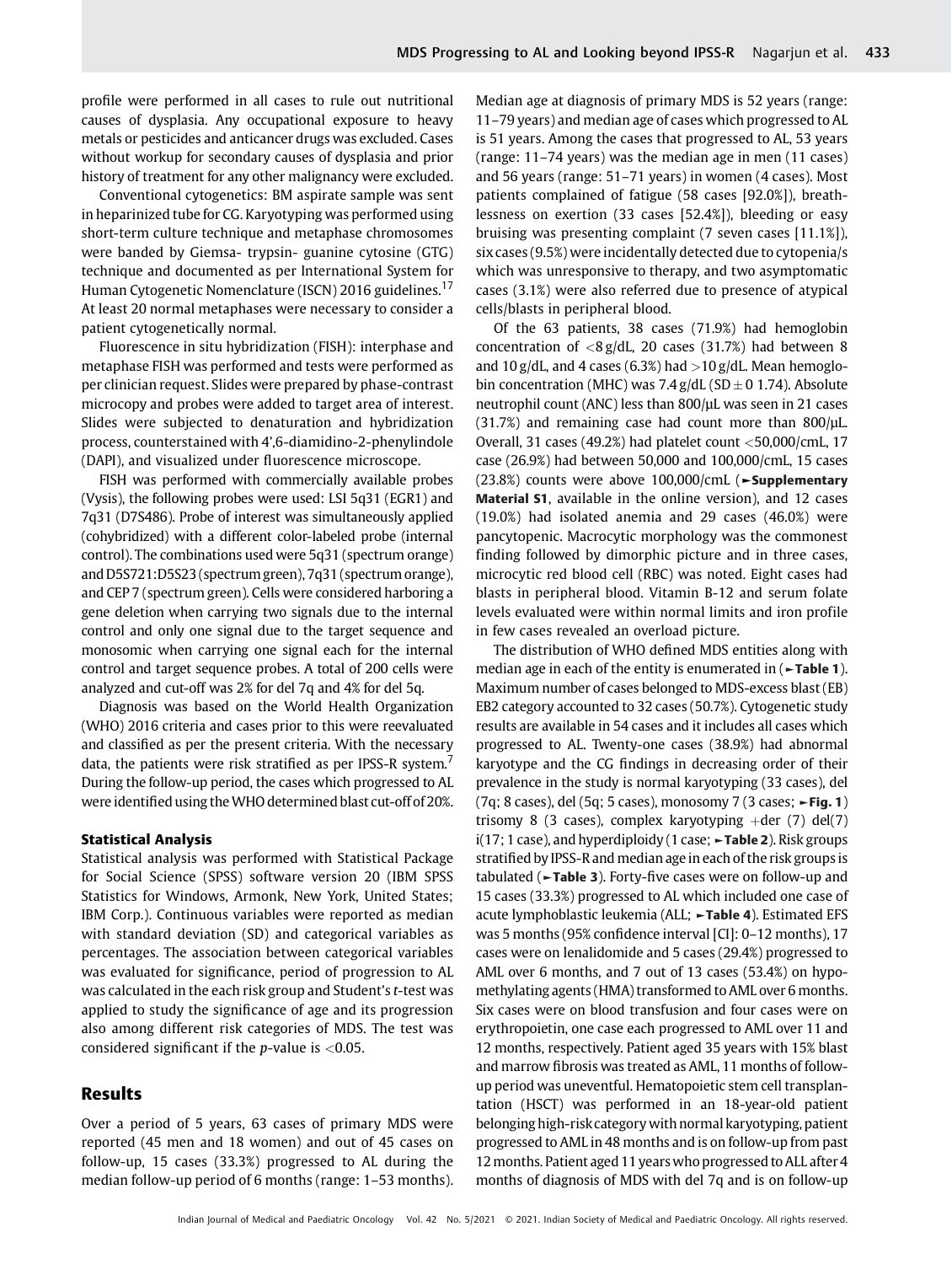| WHO defined<br><b>MDS</b> entities |                 | <b>Primary MDS</b><br>(63 cases)<br>n(%) | Median age<br>(y) | <b>AL</b><br>$(15 \text{ cases})$ | Cytogenetic profile<br>$(54 \text{ cases})$                                                                                    |
|------------------------------------|-----------------|------------------------------------------|-------------------|-----------------------------------|--------------------------------------------------------------------------------------------------------------------------------|
| MDS-SLD                            |                 | 2(3.2)                                   | 60                | $\Omega$                          | Normal karyotyping [2]                                                                                                         |
| MDS-MLD                            |                 | 6(9.5)                                   | 52.5              | $\Omega$                          | Del (7q) [3], trisomy 8[1], normal karyotyping [1]                                                                             |
| MDS-RS                             | <b>SLD</b>      | 1(1.6)                                   | 77                | $\Omega$                          | Trisomy $8[1]$                                                                                                                 |
|                                    | <b>MLD</b>      | 2(3.2)                                   | 59                | $\Omega$                          | Normal karyotyping [2]                                                                                                         |
| MDS with isolated<br>del(5q)       |                 | 1(1.6)                                   | 67                | $\Omega$                          | Del $(5q)$ $\{1\}$                                                                                                             |
| MDS-EB                             | EB1             | 16(25.4)                                 | 55                | 5                                 | Normal karyotyping[8], del (5q)[1], del (7q) [2],<br>hyperdiploidy {1}                                                         |
|                                    | EB <sub>2</sub> | 32(50.8)                                 | 45.5              | $9 + 1$ (ALL)                     | Normal karyotyping {18}, del (5q) {3}, del (7q) {3},<br>monosomy 7 $\{3\}$ , trisomy 8 $\{1\}$ , +der (7) del(7) i(17) $\{1\}$ |
| MDS-U                              |                 | 3(4.7)                                   | 52                | $\Omega$                          | Normal karyotyping [2]                                                                                                         |

Table 1 WHO defined MDS entities with number of cases, median age, cases progressed to AL, and cytogenetic findings in each of the category

Abbreviations: AL, acute leukemia; ALL, acute lymphoblastic leukemia; EB-excess blast; MDS, myelodysplastic syndrome; MLD-multi lineage dysplasia; WHO, World Health Organization; RS- ringed sideroblast; SLD-single lineage dysplasia; U-unclassifiable. Note: Number of cytogenetic aberration in each subtype is mentioned in within flower brackets.

from past 53 months and is stable. All cases which progressed to AL belonged to MDS-EB category only and majority of them fell into high and very-high-risk IPSS-R groups (►Table 2). Median time taken to progress to AL in high and very high risk groups was 11 and 6 months, respectively, while longer time duration of 16 months was taken by intermediate risk group. Progression to AL in high ( $p = 0.01$ ) and very high risk group  $(p = 0.002)$  was statistically significant, while intermediate risk group was insignificant ( $p = 0.3$ ). Monosomy 7 belonging

to poor cytogenetic risk group, showed 100% transformation to AL. One case with complex karyotyping was lost for follow-up.

# **Discussion**

Median age of diagnosis is 51 years and 40 cases (63.5%) fell in age group less than 60 years which is similar to the Indian study and other Asian studies.18–<sup>20</sup> Presentation age in Indian population is quite early when compared with the



Fig. 1 (A) Complete karyogram shows 45,XY,-7 indicating complete loss of chromosome 7. (B) Metaphase FISH shows orange signal localized to short arm of chromosome 7 (7q31) region and control probe targeting the centromere CEP7 shows green signal. Only one green and orange signal (101G) seen indicates Monosomy 7. (C) Partial karyotype shows interstitial deletion in long arm of chromosome 5. In del(5q), breakpoint occur in q14 and q33. (D) FISH probe localized to short arm of chromosome 5 (5q31) generates orange signal and control probe localized to long arm (5p15.2) and generates green signal. Metaphase FISH shows one orange signal and two green signal (102G) indicating deletion 5q.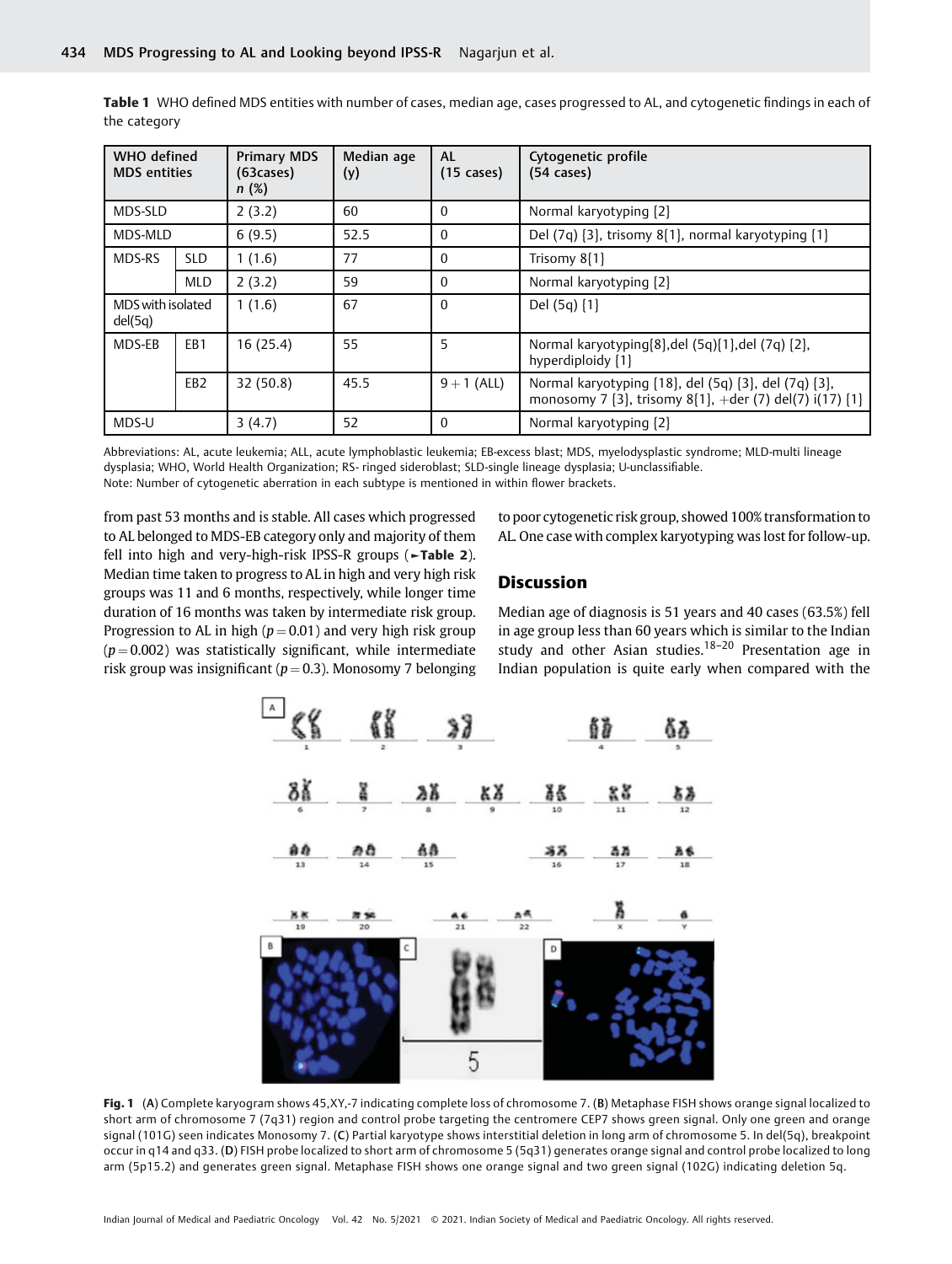Table 2 Cytogenetic profile of MDS patients and cases progressed to acute leukemia along with median time to progress to AL in each of the cytogenetics

| Cytogenetics           | <b>MDS</b><br>(54 cases) | <b>MDS</b> cases<br>progressing to<br>AL (15 cases)<br>n (%) | Median time<br>for progression<br>(mo) |
|------------------------|--------------------------|--------------------------------------------------------------|----------------------------------------|
| 5q deletion            | 5                        | 2/5(40)                                                      | 5                                      |
| Monosomy 7             | 3                        | 3/3(100)                                                     |                                        |
| 7q deletion            | 8                        | 1/8(12.5)                                                    | ς                                      |
| Trisomy 8              | 3                        | 1/8(12.5)                                                    |                                        |
| Normal<br>karyotyping  | 33                       | 8/33(24.4)                                                   | 8.5                                    |
| Complex<br>karyotyping |                          |                                                              |                                        |
| Hyperdiploidy          |                          |                                                              |                                        |

Abbreviations: AL, acute leukemia; MDS, myelodysplastic syndrome.

Table 3 Risk stratification of cases based on IPSS-R along with age and median period of progression to AL

| <b>IPSS-R</b> | <b>MDS</b><br>(54<br>cases)<br>n(%) | <b>Median</b><br>age of<br>MDS(y) | <b>AL</b><br>(15)<br>cases)<br>n(%) | <b>Median</b><br>age of<br>AL(y) | Median<br>time for<br>progression<br>(mo) |
|---------------|-------------------------------------|-----------------------------------|-------------------------------------|----------------------------------|-------------------------------------------|
| Very low      | 1(1.5)                              | 26                                |                                     |                                  |                                           |
| Low           | 4(6.3)                              | 59                                |                                     |                                  |                                           |
| Intermediate  | 12 (19.0)                           | 64.5                              | 2(16.7)                             | 65                               | 16                                        |
| High          | 21(33.3)                            | 52.0                              | 5(23.8)                             | 56                               | 11                                        |
| Very high     | 16(25.3)                            | 40.5                              | 8(53.3)                             | 53                               | 6                                         |

Abbreviations: AL, acute leukemia; IPSS-R, revised International Prognostic Scoring System; MDS, myelodysplastic syndrome.

West.<sup>21,22</sup> Incidence of disease is quite common in men with 45 cases (71.4%), while 18 cases (28.6%) in women as established by WHO. $<sup>7</sup>$  Age at diagnosis is earlier in female</sup> group (median age: 43 years) compared with male patients (median age: 54.4 years) and findings were supported by an Indian study.<sup>18</sup> Most of the cases referred to tertiary cancer center was due to unexplained anemia presenting as persistent fatigue or weakness for which some were transfusion dependent after precluding all treatable causes. Eight cases (12.6%) were identified through routine checkup. Symptoms due to leucopenia was not observed. Pallor was commonly observed sign. MHC was 7.40 g/dL (SD  $\pm$  1.74). Median age of the patients stratified into very high risk group were younger (40.5 years) with higher risk of progression to AL. Patients with symptomatic anemia were initially supported by blood transfusion and erythropoietin; however, cases with limited response irrespective of del 5q were also treated with lenalidomide. Cases with cytopenias and increased blast count were managed by HMA and during follow-up of 45 cases, 15 cases (33.3%) progressed to AL. Fourteen cases progressed to AML and one case transformed to ALL. Progression of MDS to AML and, in very rare cases, lymphoblastic type could be explained by hypothesis which states MDS arises from pluripotent hematopoietic stem cell.<sup>23</sup> It is observed that the elapsed median time to progress to AL is 6 months (range: 1–39).

MDS diagnosed in relatively early age had higher risk for progression to AL. Most of the patients with age group less than 60 years were in high or very high risk category of IPSS- $R (p = 0.02)$ . Maximum number of cases belonged to MDS-EB category accounting to 48 cases (76.1%) and 37 cases (68.5%) belonged to high or very high risk group which is supported by an Asian study which discusses the regional differences in  $CG.<sup>24</sup>$  Cytogenetic information plays crucial role along with degree of dysplasia and blast percentage in risk stratification of de novo MDS by using IPSS-R scoring system and is able to predict the risk of progression to  $AL$  ( $\blacktriangleright$  **Table 3**). From a total of 15 cases which progressed to AL, 13 cases belonged to high and very high risk groups, but interestingly 10 cases (66.67%) belonged to good cytogenetic group and consisted of normal karyotyping (eight cases) and del 5q (two cases) and these findings were supported by the Indian study as well.<sup>25</sup> Progression to AL in cases stratified into high and very high risk groups despite having good cytogenetic subgroup can only be explained by somatic mutations identified by sequencing studies. These mutations also addresses the clinical heterogeneity in the same IPSS-R risk groups with same cytogenetic abnormality.<sup>26,27</sup>

Proportion of abnormal karyotying in our study accounted for 21 cases (38.9%) and normal karyotying was 33 cases (61.1%) which was supported by Kawata et al study and accounted for 36.4 and 63.6%, respectively.<sup>28</sup> Apparent normal karyotyping is the commonest cytogenetic finding in cases which progressed to AL (53.4%) and the reason could be because karyotyping carries inherent limitation of not identifying chromosomal aberration less than  $5 \times 10^6$  base pairs of DNA, microdeletions, and cryptic translocations.<sup>17</sup> The study by Kawata et al underscores the importance of gene sequencing, approximately 81% of cases with normal karyotype revealed mutations which were helpful in better therapeutic decision-making.<sup>28</sup>

Sequencing studies have helped in better understanding of this dynamic and complex nature of MDS and mutations are identified in around 50 genes in 80 to 90% of MDS cases.<sup>16</sup> However, the causal relationship of these mutations in AML is not well established. Studies have proven that biological events, such as mutations of type-I genes or epigenetic changes, play driver role in progression to leukemia than chromosomal abnormalities.<sup>6</sup>

Serial sequencing studies help to identify subclones in MDS to sAML which are detected months to years prior to progression become abundant in sAML and also study the clonal evolution during progression to sAML due to selective pressure arising from chemotherapy. Further studies are required to define how to incorporate serial sequencing study results into traditional response criteria in better monitoring of tumor burden.<sup>29</sup>

Currently, there is no consensus on which mutation should be assigned to particular risk category, except for SF3B1 mutation which carries a good prognosis and its association with specific morphology is the only mutation incorporated in WHO classification. Mutations associated with poor prognosis are known; however, their morphological correlation is not well found.<sup>30</sup> Studies have shown TP53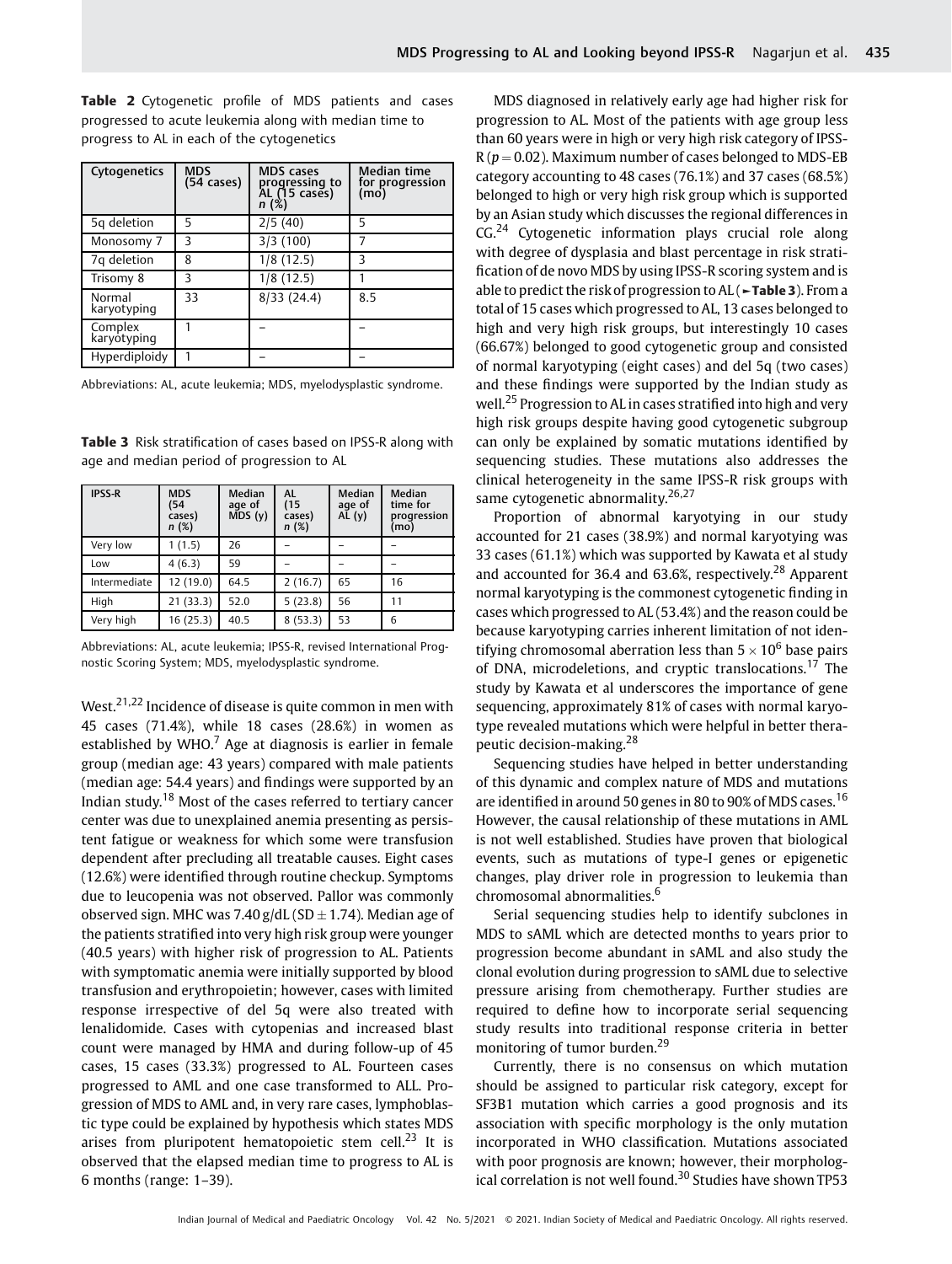Table 4 Details of the 15 cases progressed to AL pertaining to hematologic parameters, dysplasia in cell lineage, MDS subtype, cytogenetics with risk group, and treatment received prior Table 4 Details of the 15 cases progressed to AL pertaining to hematologic parameters, dysplasia in cell lineage, MDS subtype, cytogenetics with risk group, and treatment received prior to follow-up is enumerated to follow-up is enumerated

|                                                  |                                      | <b>Property for the second of the Second Second Second Second Second Second Second Second Second Second Second Second Second Second Second Second Second Second Second Second Second Second Second Second Second Second Second S</b> |                  |                                                                             |                 |                     |                     |                 |                                                                                                                                                                                                                                                                                                                                           |                |                   |                             |                            |                            |
|--------------------------------------------------|--------------------------------------|--------------------------------------------------------------------------------------------------------------------------------------------------------------------------------------------------------------------------------------|------------------|-----------------------------------------------------------------------------|-----------------|---------------------|---------------------|-----------------|-------------------------------------------------------------------------------------------------------------------------------------------------------------------------------------------------------------------------------------------------------------------------------------------------------------------------------------------|----------------|-------------------|-----------------------------|----------------------------|----------------------------|
| Age                                              | Sex                                  | (d/dt)<br>£                                                                                                                                                                                                                          | ANC              | Platelet                                                                    | (blast)<br>PS   | Blast %<br>(marrow) | Dysplastic<br>cells | MDS<br>subtype  | Cytogenetics                                                                                                                                                                                                                                                                                                                              | dhoub<br>Risk  | Treatment         | progress<br>Time to         | Progressed<br>$\mathbf{c}$ | Follow-up                  |
| $\odot$                                          |                                      |                                                                                                                                                                                                                                      | $(1 + 1)$        | $(1 - 1)$                                                                   |                 |                     |                     |                 |                                                                                                                                                                                                                                                                                                                                           |                |                   | $\overline{(\overline{m})}$ |                            | $\overline{(\mathsf{mo})}$ |
| $\overline{4}$                                   | Σ                                    | 8.6                                                                                                                                                                                                                                  | 0.6              | 0.21                                                                        | $\circ$         | $\overline{1}$      | <b>ND3</b>          | EB <sub>2</sub> | $\check{\equiv}$                                                                                                                                                                                                                                                                                                                          | $\overline{5}$ | HMA               | $\tilde{1}$                 | AML                        | $\Xi$                      |
| 62                                               | Щ                                    | 8.6                                                                                                                                                                                                                                  | 2.6              | 0.95                                                                        | $\circ$         | G                   | EGM                 | EB <sub>1</sub> | $\check{\equiv}$                                                                                                                                                                                                                                                                                                                          | $\pm$          | HMA               | $\overline{0}$              | AML                        | Death                      |
| $69\,$                                           | щ                                    | 7.3                                                                                                                                                                                                                                  | 2.3              | 0.91                                                                        | $\circ$         | $\frac{6}{1}$       | Ū                   | EB <sub>2</sub> | del 5q                                                                                                                                                                                                                                                                                                                                    | $\bar{z}$      | HMA               | LŊ                          | AML                        | 4                          |
| 56                                               | Σ                                    | 10.1                                                                                                                                                                                                                                 | 3.5              | 0.05                                                                        | $\circ$         | $\circ$             | EGM                 | EB <sub>1</sub> | ž                                                                                                                                                                                                                                                                                                                                         |                | Lena <sup>a</sup> | $\overline{c}$              | AML                        | LO                         |
| $\overline{a}$                                   | Σ                                    | $4.\overline{3}$                                                                                                                                                                                                                     | Ξ                | 0.34                                                                        | $\infty$        | $\frac{6}{1}$       | ŠΡ                  | EB <sub>2</sub> | del 7q                                                                                                                                                                                                                                                                                                                                    | $\bar{z}$      | HMA <sup>b</sup>  | $\sim$                      | ALL                        | 53 (on follow<br>up)       |
| 36                                               | Σ                                    | 8.6                                                                                                                                                                                                                                  | $\overline{4}$ . | 0.19                                                                        | $\circ$         | 5 with<br>auer rods | ΣĒ                  | EB <sub>2</sub> | ž                                                                                                                                                                                                                                                                                                                                         | H              | Lena              | $\circ$                     | AML                        | n<br>E                     |
| 51                                               | щ                                    | 6.9                                                                                                                                                                                                                                  | $\overline{1}$ . | $\ddot{ }$ :                                                                | $\circ$         | $\overline{ }$      | ш                   | EB <sub>1</sub> | ž                                                                                                                                                                                                                                                                                                                                         | H              | EPOE              | $\overline{1}$              | AML                        | 3                          |
| $\overline{2}$                                   | Щ                                    | $\overline{9}$ .                                                                                                                                                                                                                     | 0.7              | 0.51                                                                        | $\circ$         | 6                   | <b>ND3</b>          | EB <sub>1</sub> | ž                                                                                                                                                                                                                                                                                                                                         | H              | Lena              | 28                          | AML                        | 5                          |
| 65                                               | Σ                                    | 7.7                                                                                                                                                                                                                                  | $\frac{1}{1}$    | 0.35                                                                        | LO <sub>1</sub> | $\frac{5}{1}$       | EGM                 | EB <sub>2</sub> | Monosomy7                                                                                                                                                                                                                                                                                                                                 | $\bar{z}$      | HMA               |                             | AML                        | Death                      |
| $\overline{7}$                                   | Σ                                    | 8.7                                                                                                                                                                                                                                  | 20.4             | 1.54                                                                        | Ξ               | $\tilde{c}$         | ш                   | EB <sub>2</sub> | Monosomy7                                                                                                                                                                                                                                                                                                                                 | $\bar{z}$      | HMA               | $\sim$                      | AML                        | $\sim$                     |
| $\overline{7}$                                   | Σ                                    | $\overline{10}$                                                                                                                                                                                                                      | 10.1             | 2.98                                                                        | $\circ$         | LN                  | ш                   | EB <sub>1</sub> | ž                                                                                                                                                                                                                                                                                                                                         |                | $\overline{B}$    | $\overline{c}$              | AML                        | $\equiv$                   |
| $\overline{5}$                                   | Σ                                    | 8.4                                                                                                                                                                                                                                  | 0.7              | 0.31                                                                        | $\circ$         | $\overline{1}$      | <b>ND</b>           | EB <sub>2</sub> | Monosomy7                                                                                                                                                                                                                                                                                                                                 | $\bar{z}$      | Lena              | $\circ$                     | AML                        | $\tilde{1}$                |
| 53                                               | Σ                                    | $\overline{ }$                                                                                                                                                                                                                       | $\overline{0}$ . | 0.26                                                                        | $\circ$         | $\overline{C}$      | <b>ND3</b>          | EB <sub>2</sub> | del 5q                                                                                                                                                                                                                                                                                                                                    | $\overline{5}$ | Lena              |                             | AML                        | $\sim$                     |
| $\frac{8}{2}$                                    | Σ                                    | 6.6                                                                                                                                                                                                                                  | $\overline{C}$   | 0.45                                                                        | $\circ$         | Lŋ                  | 요                   | EB <sub>2</sub> | ž                                                                                                                                                                                                                                                                                                                                         | <b>H</b>       | HSCT              | 48                          | AML                        | 12 (on follow-<br>up)      |
| $\overline{4}$                                   | Σ                                    | 7.6                                                                                                                                                                                                                                  | 0.2              | 0.91                                                                        | $\circ$         | $\frac{4}{3}$       | U                   | EB <sub>2</sub> | trisomy 8                                                                                                                                                                                                                                                                                                                                 | $\bar{z}$      | HMA               | $\overline{ }$              | AML                        | $\Xi$                      |
| 'Erythropoietin.<br>aLenalidomide.<br>very high. | <sup>b</sup> Hypomethylating agents. |                                                                                                                                                                                                                                      |                  | hematopoietic stem cell transplantation; myeloid; H-high; I-intermediate; L |                 |                     |                     |                 | LFU-lost for follow up; M, male; M, megakaryocyte: MDS, myelodysplastic syndrome; NK, normal karyotyping; PS-peripheral smear; VH-<br>Abbreviations: AL, acute leukemia; AML, acute myeloid leukemia; ANC-absolute neutrophil count; BT-blood transfusion; E, erythroid; F, female; G, HB, hemoglobin; HMA, hypomethylating agents; HSCT, |                |                   |                             |                            |                            |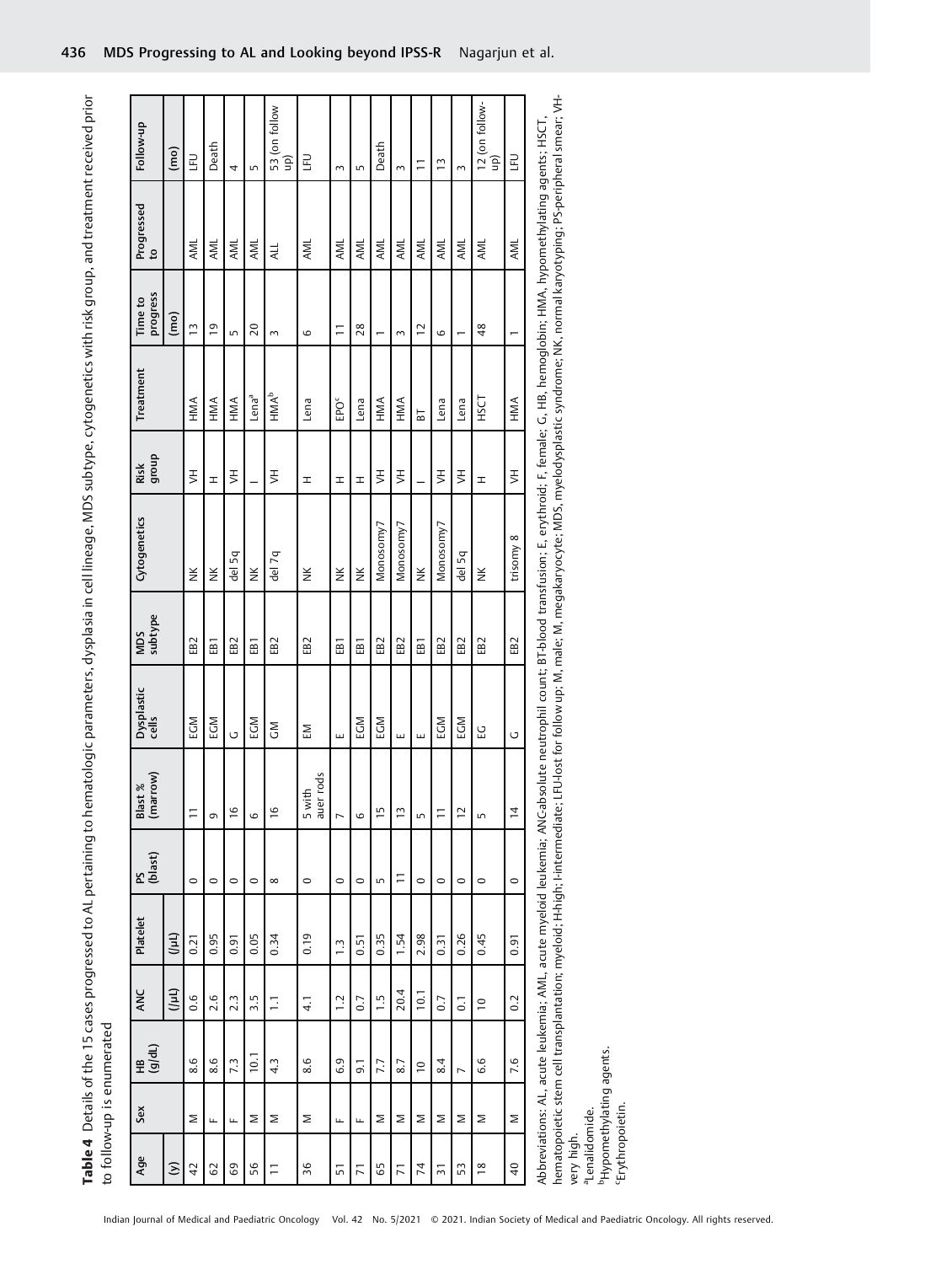mutation particularly biallelic mutations and specially in complex karyotypes are known to be poor prognostic marker and advocates its incorporation into the scoring system, as it helps in identifying the distinct prognostic subgroups.<sup>31,32</sup> MDS carries inherent limitation due to heterogeneous nature of the disease; however, laboratory advances have identified genetic mutations and their therapeutic targets and is being translated into personalized medicine in clinical practice. $33$ Sequencing studies are increasingly used in diagnostic practice, validation, and standardization as per the established guidelines increase the reproducibility of the test results.34,35 Conducting large multicentric studies with participation of many countries could help in overcoming the racial heterogeneity and the generated high quality sequencing results will help in recognizing significant mutations that can be incorporated into specific risk categories in the prognostic scoring.36,37

As modern management strategy, prior identification of somatic mutations along with IPSS-R helps in better risk stratification and can categorize at risk cases. Mutational studies should commonly be performed in all cases, if not feasible at least in cases diagnosed at young age, apparent normal karyotyping, complex karotypes, and in cases which fail to respond to treatment or show signs of clinical deterioration such as increased transfusion dependency or manifestation of proliferative disease. Above-mentioned cytogenetic findings in MDS cases progressed to AL highlight the need for mutational data and its incorporation into the current risk assessment system, as it could offer better insights in risk stratification and in devising specific targeted therapies or transplantation before cases could progress to leukemia.

Serial cytogenetic monitoring was not performed, even in cases which progressed to AL, to assess that the additional cytogenetic finding was the limitation; however, these findings would have limited implications in patient management.

# Conclusion

The study presents the cytogenetic spectrum of MDS cases in western Indian population with special emphasis on its progression to AL. CG continues to be a useful parameter in prognostic scoring. Majority of the cases that progressed to AL were risk stratified in high and very high risk groups and 66.7% cases had CG belonging to good category, interestingly apparent normal karyotyping was the commonest cytogenetic finding in more than 50% of the cases that progressed to AL. Mutations could probably explain the reason for progression to AL despite good CG.

#### Ethics

The procedures followed were in accordance with the ethical standards of the responsible committee on human experimentation and with the Helsinki Declaration of 1964, as revised in 2013. The Gujarat Cancer & Research Institute (GCRI) ethical committee board approval was obtained, no: IRC/2021/P-14 on March 19, 2021.

Since the study was retrospective, informed consent was not required and the study did not include any intervention. Waiver of informed consent was obtained from the Ethics Committee.

Conflict of Interest None declared.

#### References

- 1 Tefferi A, Vardiman JW. Myelodysplastic syndromes. N Engl J Med 2009;361(19):1872–1885
- 2 Devita VT Jr., Lawrence TA, Rosenberg SA. DeVita, Hellman, and Rosenberg's Cancer: Principles & Practice of Oncology. 9th ed. Philadelphia, PA: Wolters Kluwer; 2011
- 3 Visconte V, Selleri C, Maciejewski JP, Tiu RV. Molecular pathogenesis of myelodysplastic syndromes. Transl Med UniSa 2014;8(04): 19–30
- 4 Steensma DP, Bennett JM. The myelodysplastic syndromes: diagnosis and treatment. Mayo Clin Proc 2006;81(01):104–130
- 5 Haase D. Cytogenetic features in myelodysplastic syndromes. Ann Hematol 2008;87(07):515–526
- 6 Shukron O, Vainstein V, Kündgen A, Germing U, Agur Z. Analyzing transformation of myelodysplastic syndrome to secondary acute myeloid leukemia using a large patient database. Am J Hematol 2012;87(09):853–860
- 7 Swerdlow SH, Campo E, Harris NL, et al. WHO Classification of Tumors of Haematopoietic and Lymphoid Tissues. 4th ed. Lyon, France: IARC; 2017
- 8 Swoboda DM, Sallman DA. Mutation-driven therapy in MDS. Curr Hematol Malig Rep 2019;14(06):550–560
- 9 Walter MJ, Shen D, Ding L, et al. Clonal architecture of secondary acute myeloid leukemia. N Engl J Med 2012;366 (12):1090–1098
- 10 Bejar R, Stevenson K, Abdel-Wahab O, et al. Clinical effect of point mutations in myelodysplastic syndromes. N Engl J Med 2011;364 (26):2496–2506
- 11 Georgiou G, Karali V, Zouvelou C, et al. Serial determination of FLT3 mutations in myelodysplastic syndrome patients at diagnosis, follow up or acute myeloid leukaemia transformation: incidence and their prognostic significance. Br J Haematol 2006;134 (03):302–306
- 12 Parker JE, Mufti GJ, Rasool F, Mijovic A, Devereux S, Pagliuca A. The role of apoptosis, proliferation, and the Bcl-2-related proteins in the myelodysplastic syndromes and acute myeloid leukemia secondary to MDS. Blood 2000;96(12):3932–3938
- 13 Watanabe-Okochi N, Kitaura J, Ono R, et al. AML1 mutations induced MDS and MDS/AML in a mouse BMT model. Blood 2008; 111(08):4297–4308
- 14 Lindsley RC, Mar BG, Mazzola E, et al. Acute myeloid leukemia ontogeny is defined by distinct somatic mutations. Blood 2015; 125(09):1367–1376
- 15 Makishima H, Yoshizato T, Yoshida K, et al. Dynamics of clonal evolution in myelodysplastic syndromes. Nat Genet 2017;49(02): 204–212
- 16 Ogawa S. Genetics of MDS. Blood 2019;133(10):1049–1059
- 17 McGowan-Jordan J, Simons A, Schmid MInternational Standing Committee on Human Cytogenomic Nomenclature. ISCN: An International System for Human Cytogenetic Nomenclature (2016). Basel, New York: Karger; 2016:14
- 18 Chaubey R, Sazawal S, Mahapatra M, Chhikara S, Saxena R. Does Indian myelodysplastic syndrome have a biology different from that in the West? Asian Pac J Cancer Prev 2016;17(04): 2341–2342
- 19 Lee JJ, Kim HJ, Chung IJ, et al. Comparisons of prognostic scoring systems for myelodysplastic syndromes: a Korean multicenter study. Leuk Res 1999;23(05):425–432